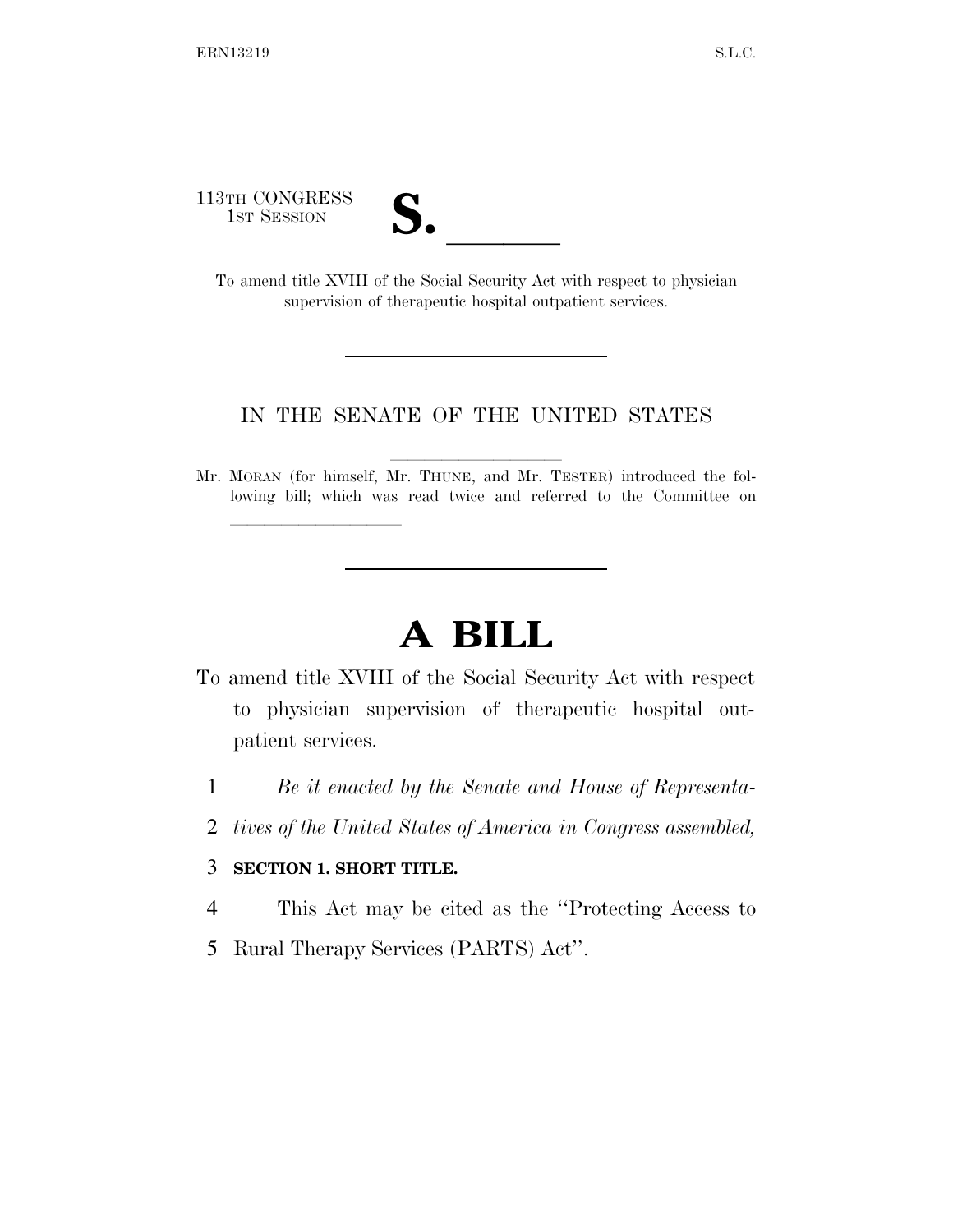$\Delta$ 

|                | $\mathcal{L}$                                     |
|----------------|---------------------------------------------------|
| 1              | SEC. 2. REQUIREMENTS FOR PHYSICIAN SUPERVISION OF |
| $\overline{2}$ | THERAPEUTIC HOSPITAL OUTPATIENT SERV-             |
| 3              | ICES.                                             |
| $\overline{4}$ | (a) THERAPEUTIC HOSPITAL OUTPATIENT SERV-         |
| 5              | ICES.                                             |
| 6              | SUPERVISION REQUIREMENTS.—Section<br>(1)          |
| $\overline{7}$ | 1833 of the Social Security Act (42 U.S.C. 13951) |
| 8              | is amended by adding at the end the following new |
| 9              | subsection:                                       |
| 10             | "(z) PHYSICIAN SUPERVISION REQUIREMENTS FOR       |
| 11             | THERAPEUTIC HOSPITAL OUTPATIENT SERVICES.-        |
| 12             | "(1) GENERAL SUPERVISION FOR THERAPEUTIC          |
| $1^{\prime}$   |                                                   |

 SERVICES.—Except as may be provided under para- graph (2), insofar as the Secretary requires the su- pervision by a physician or a non-physician practi- tioner for payment for therapeutic hospital out-17 patient services (as defined in paragraph  $(5)(A)$ ) furnished under this part, such requirement shall be met if such services are furnished under the general supervision (as defined in paragraph (5)(B)) of the physician or non-physician practitioner, as the case may be.

23 "(2) EXCEPTIONS PROCESS FOR HIGH-RISK OR COMPLEX MEDICAL SERVICES REQUIRING A DIRECT LEVEL OF SUPERVISION.—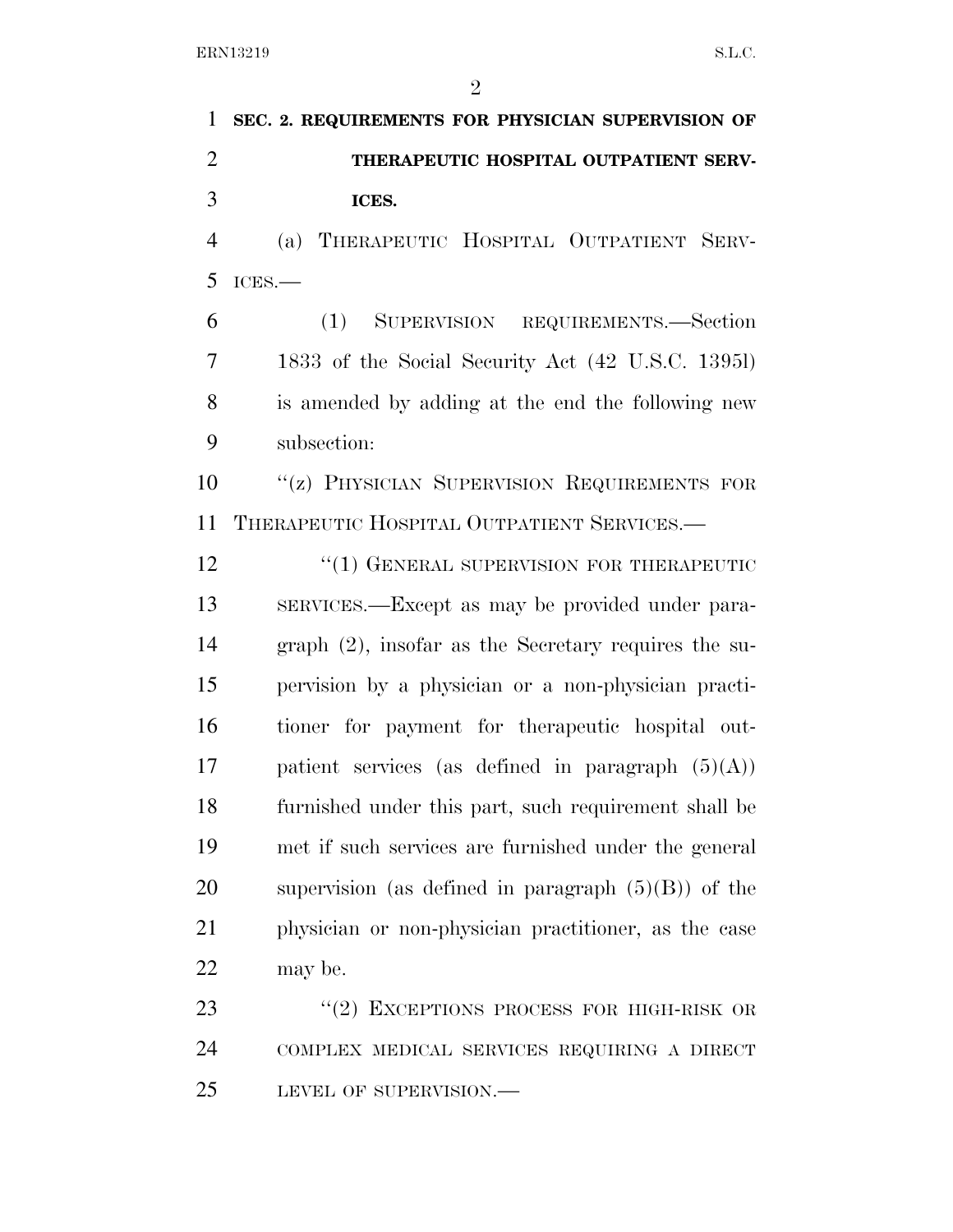| $\mathbf{1}$   | "(A) IN GENERAL.—Subject to the suc-              |
|----------------|---------------------------------------------------|
| $\overline{2}$ | ceeding provisions of this paragraph, the Sec-    |
| 3              | retary shall establish a process for the designa- |
| $\overline{4}$ | tion of the rapeutic hospital outpatient services |
| 5              | furnished under this part that, by reason of      |
| 6              | complexity or high risk, require—                 |
| $\overline{7}$ | "(i) direct supervision (as defined in            |
| 8              | paragraph $(5)(C)$ for the entire service; or     |
| 9              | "(ii) direct supervision during the ini-          |
| 10             | tiation of the service followed by general        |
| 11             | supervision for the remainder of the serv-        |
| 12             | ice.                                              |
| 13             | "(B) CONSULTATION WITH CLINICAL EX-               |
| 14             | PERTS.-                                           |
| 15             | "(i) IN GENERAL.—Under the process                |
| 16             | established under subparagraph $(A)$ , before     |
| 17             | the designation of any therapeutic hospital       |
| 18             | outpatient service for which direct super-        |
| 19             | vision may be required under this part, the       |
| 20             | Secretary shall consult with a panel of out-      |
| 21             | side experts described in clause (ii) to ad-      |
| 22             | vise the Secretary with respect to each           |
| 23             | such designation.                                 |
| 24             | "(ii) ADVISORY PANEL ON SUPER-                    |
| 25             | VISION OF THERAPEUTIC HOSPITAL OUT-               |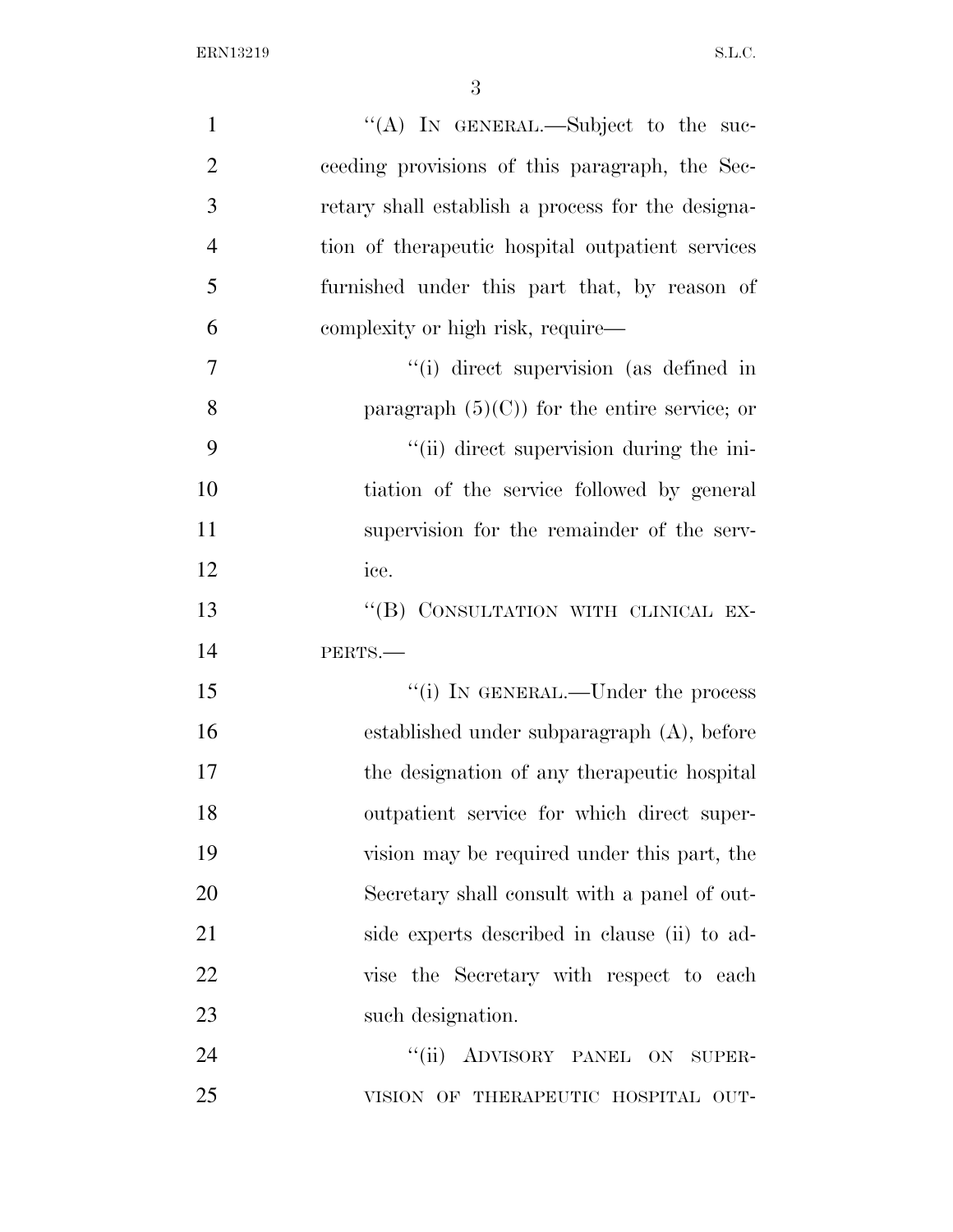| $\mathbf{1}$<br>PATIENT SERVICES.—For purposes of              |
|----------------------------------------------------------------|
| $\overline{2}$<br>clause (i), a panel of outside experts de-   |
| 3<br>scribed in this clause is a panel appointed               |
| $\overline{4}$<br>by the Secretary, based on nominations       |
| 5<br>submitted by hospital, rural health, and                  |
| 6<br>medical organizations representing physi-                 |
| $\overline{7}$<br>cians, non-physician practitioners, and hos- |
| 8<br>pital administrators, as the case may be,                 |
| 9<br>that meets the following requirements:                    |
| "(I) COMPOSITION.—The panel<br>10                              |
| 11<br>shall be composed of at least 15 phy-                    |
| 12<br>sicians and non-physician practi-                        |
| 13<br>tioners who furnish therapeutic hos-                     |
| 14<br>pital outpatient services for which                      |
| 15<br>payment is made under this part and                      |
| 16<br>who collectively represent the medical                   |
| 17<br>specialties that furnish such services,                  |
| 18<br>and of 4 hospital administrators of                      |
| 19<br>hospitals located in rural areas (as de-                 |
| 20<br>fined in section $1886(d)(2)(D)$ or crit-                |
| 21<br>ical access hospitals.                                   |
| 22<br>PRACTICAL EXPERIENCE<br>``(II)                           |
| 23<br>REQUIRED FOR PHYSICIANS AND NON-                         |
| 24<br>PHYSICIAN PRACTITIONERS.-During                          |
| 25<br>12-month period preceding ap-<br>the                     |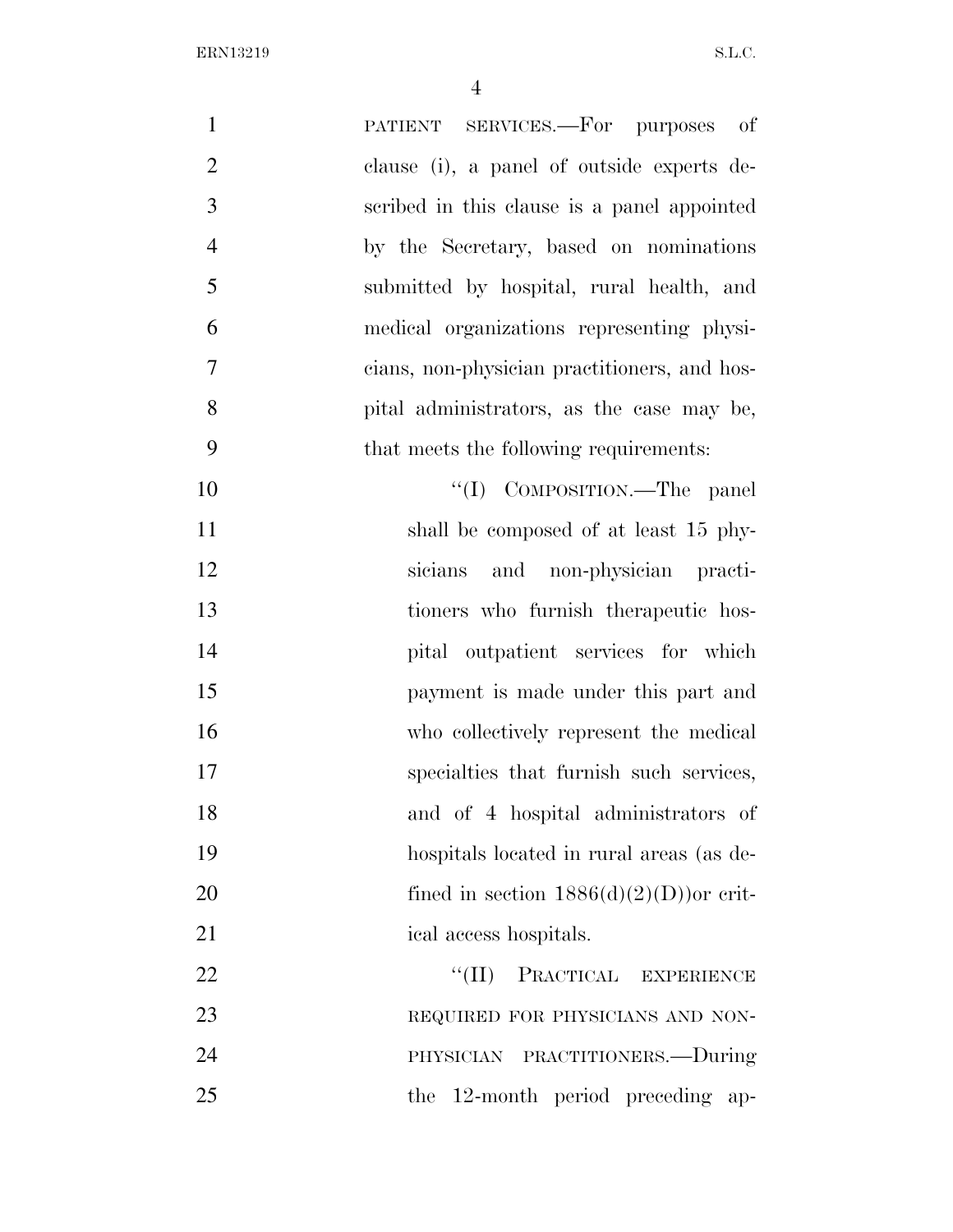| $\mathbf{1}$   | pointment to the panel by the Sec-          |
|----------------|---------------------------------------------|
| $\overline{2}$ | retary, each physician or non-physi-        |
| 3              | cian practitioner described in sub-         |
| $\overline{4}$ | clause (I) shall have furnished thera-      |
| 5              | peutic hospital outpatient services for     |
| 6              | which payment was made under this           |
| 7              | part.                                       |
| 8              | MINIMUM RURAL<br>``(III)<br>REP-            |
| 9              | RESENTATION REQUIREMENT<br>$\rm FOR$        |
| 10             | PHYSICIANS<br>AND NON-PHYSICIAN             |
| 11             | PRACTITIONERS.—Not less than 50             |
| 12             | percent of the membership of the            |
| 13             | panel that is comprised of physicians       |
| 14             | and non-physician practitioners shall       |
| 15             | be physicians or non-physician practi-      |
| 16             | tioners described in subclause (I) who      |
| 17             | practice in rural areas (as defined in      |
| 18             | section $1886(d)(2)(D)$ or who furnish      |
| 19             | such services in critical access hos-       |
| 20             | pitals.                                     |
| 21             | "(iii) APPLICATION OF FACA.—The             |
| 22             | Federal Advisory Committee Act (5 U.S.C.    |
| 23             | 2 App.), other than section 14 of such Act, |
| 24             | shall apply to the panel of outside experts |
|                |                                             |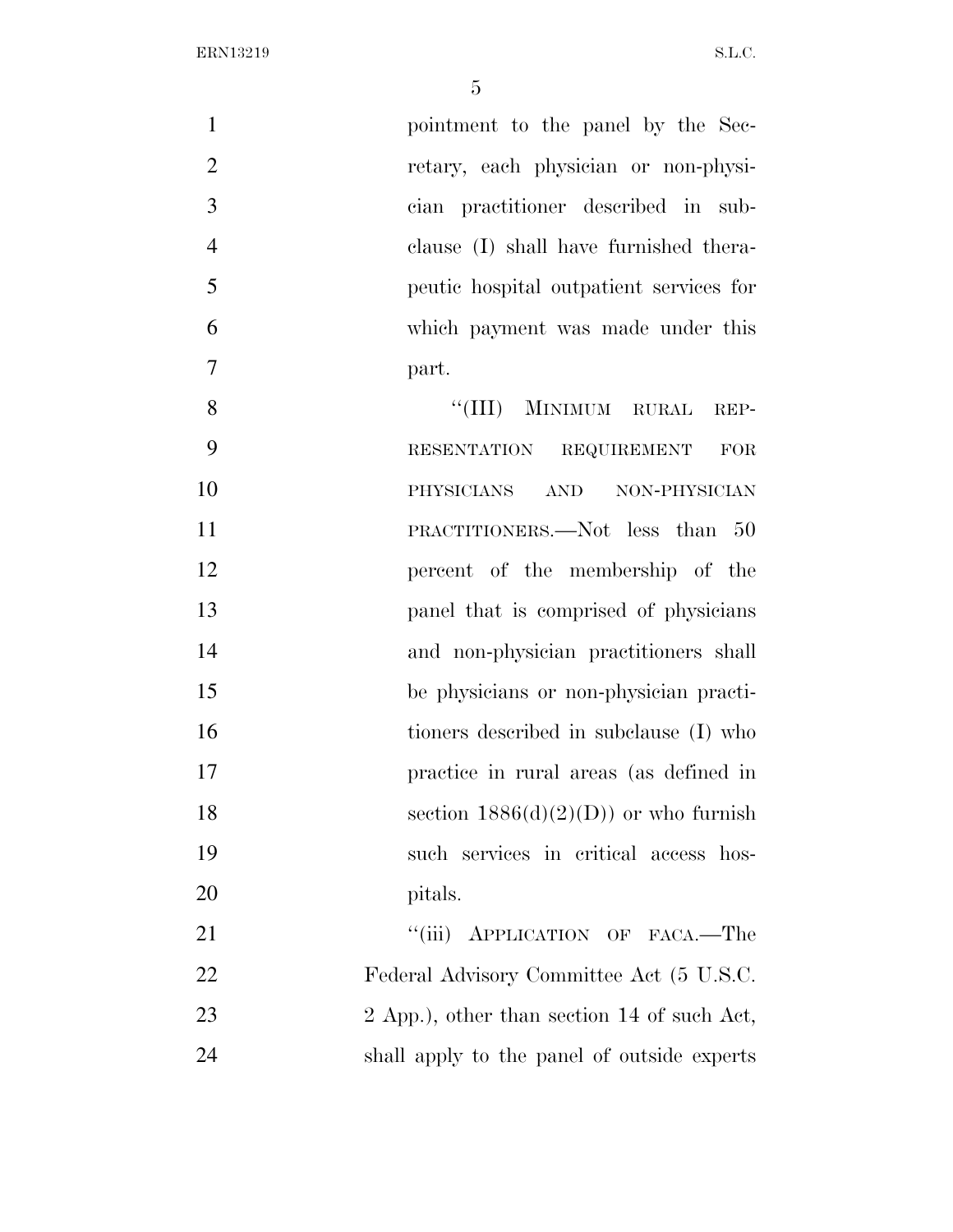appointed by the Secretary under clause (ii).

3 "(C) SPECIAL RULE FOR OUTPATIENT CRITICAL ACCESS HOSPITAL SERVICES.—Inso- far as a therapeutic outpatient hospital service that is an outpatient critical access hospital service is designated as requiring direct super- vision under the process established under sub- paragraph (A), the Secretary shall deem the critical access hospital furnishing that service as having met the requirement for direct super- vision for that service if, when furnishing such service, the critical access hospital meets the standard for personnel required as a condition of participation under section 485.618(d) of 16 title 42, Code of Federal Regulations (as in ef- fect on the date of the enactment of this sub-section).

19 "(D) CONSIDERATION OF COMPLIANCE BURDENS.—Under the process established under subparagraph (A), the Secretary shall take into account the impact on hospitals and critical access hospitals in complying with re- quirements for direct supervision in the fur-nishing of therapeutic hospital outpatient serv-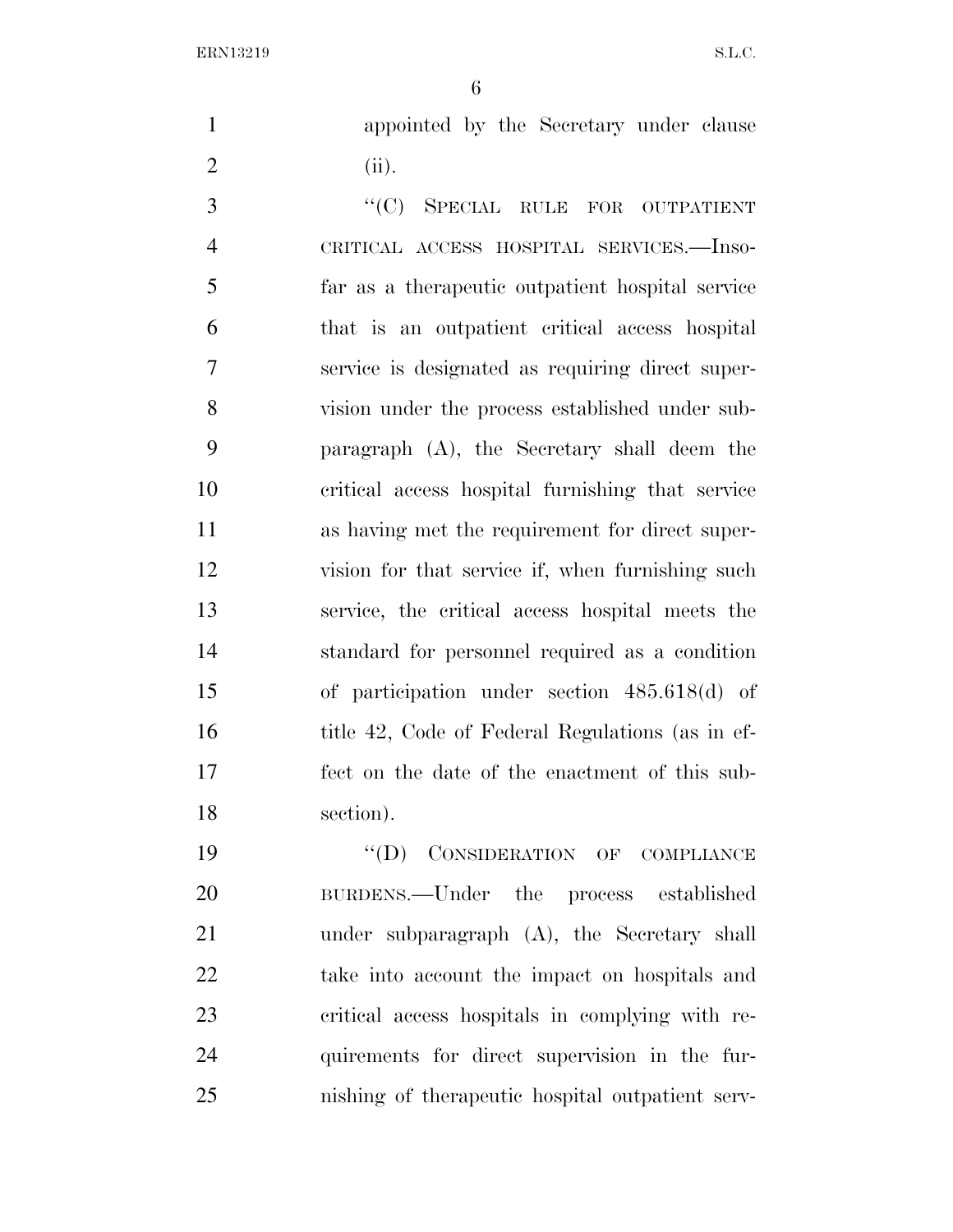ices, including hospital resources, availability of hospital-privileged physicians, specialty physi- cians, and non-physician practitioners, and ad-ministrative burdens.

5 "(E) REQUIREMENT FOR NOTICE AND COMMENT RULEMAKING.—Under the process established under subparagraph (A), the Sec- retary shall only designate therapeutic hospital outpatient services requiring direct supervision under this part through proposed and final rulemaking that provides for public notice and opportunity for comment.

13 "'(F) RULE OF CONSTRUCTION.—Nothing in this subsection shall be construed as author- izing the Secretary to apply or require any level of supervision other than general or direct su- pervision with respect to the furnishing of therapeutic hospital outpatient services.

 $(3)$  INITIAL LIST OF DESIGNATED SERVICES.— The Secretary shall include in the proposed and final regulation for payment for hospital outpatient serv- ices for 2015 under this part a list of initial thera- peutic hospital outpatient services, if any, designated under the process established under paragraph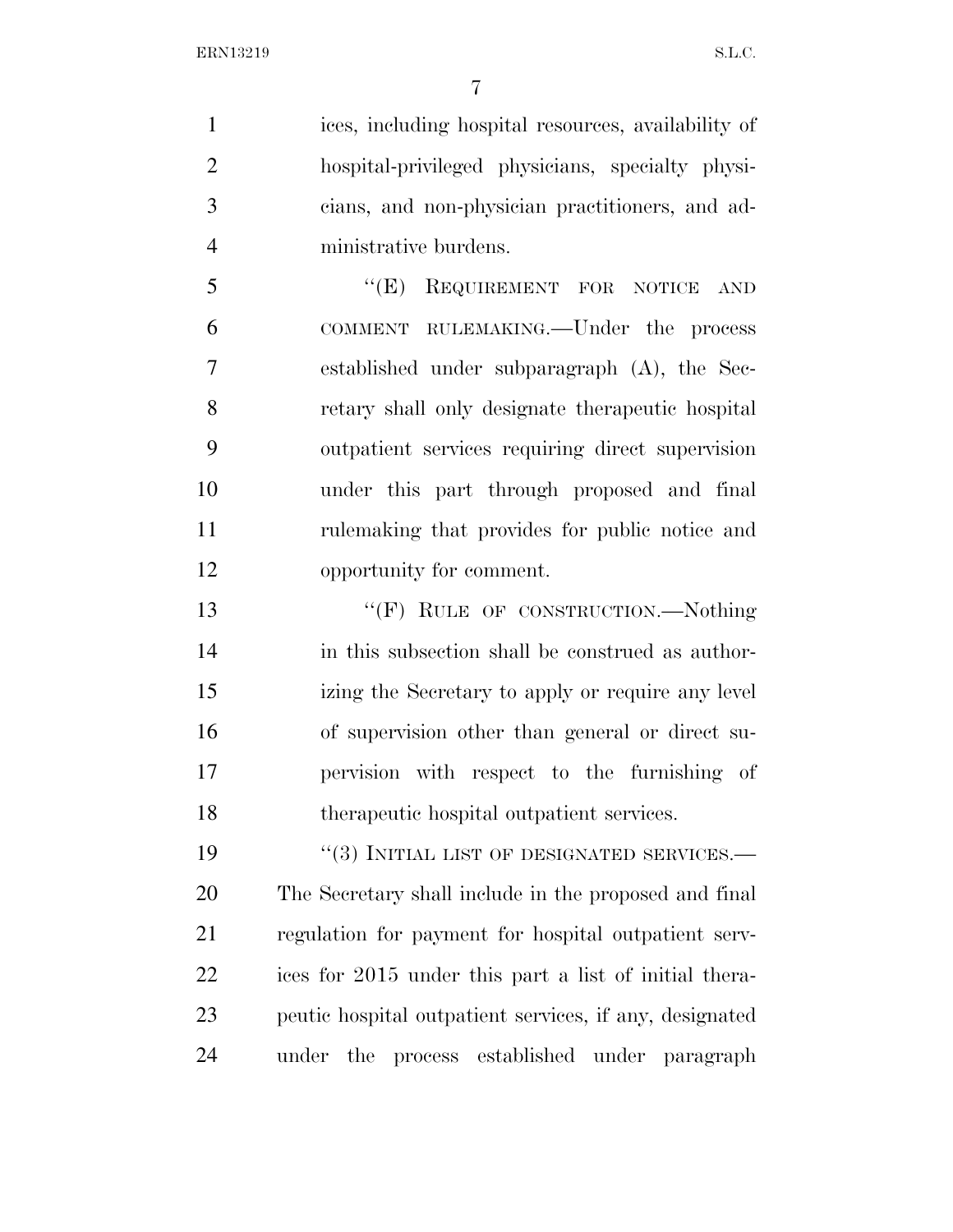| $\mathbf{1}$   | $(2)(A)$ as requiring direct supervision under this  |
|----------------|------------------------------------------------------|
| $\overline{2}$ | part.                                                |
| 3              | "(4) DIRECT SUPERVISION BY NON-PHYSICIAN             |
| $\overline{4}$ | <b>PRACTITIONERS</b><br>FOR CERTAIN HOSPITAL<br>OUT- |
| 5              | PATIENT SERVICES PERMITTED.                          |
| 6              | "(A) IN GENERAL.—Subject to the suc-                 |
| 7              | ceeding provisions of this subsection, a non-phy-    |
| 8              | sician practitioner may directly supervise the       |
| 9              | furnishing of-                                       |
| 10             | "(i) therapeutic hospital outpatient                 |
| 11             | services under this part, including cardiac          |
| 12             | rehabilitation services (under section               |
| 13             | $1861(eee)(1)$ , intensive cardiac rehabilita-       |
| 14             | tion services (under section $1861(eee)(4)$ ),       |
| 15             | pulmonary rehabilitation services<br>and             |
| 16             | (under section $1861(fff)(1)$ ); and                 |
| 17             | "(ii) those hospital outpatient diag-                |
| 18             | services (described in<br>nostic<br>section          |
| 19             | $1861(s)(2)(C)$ that require direct super-           |
| 20             | vision under the fee schedule established            |
| 21             | under section 1848.                                  |
| 22             | "(B) REQUIREMENTS.—Subparagraph (A)                  |
| 23             | shall apply insofar as the non-physician practi-     |
| 24             | tioner involved meets the following require-         |
| 25             | ments:                                               |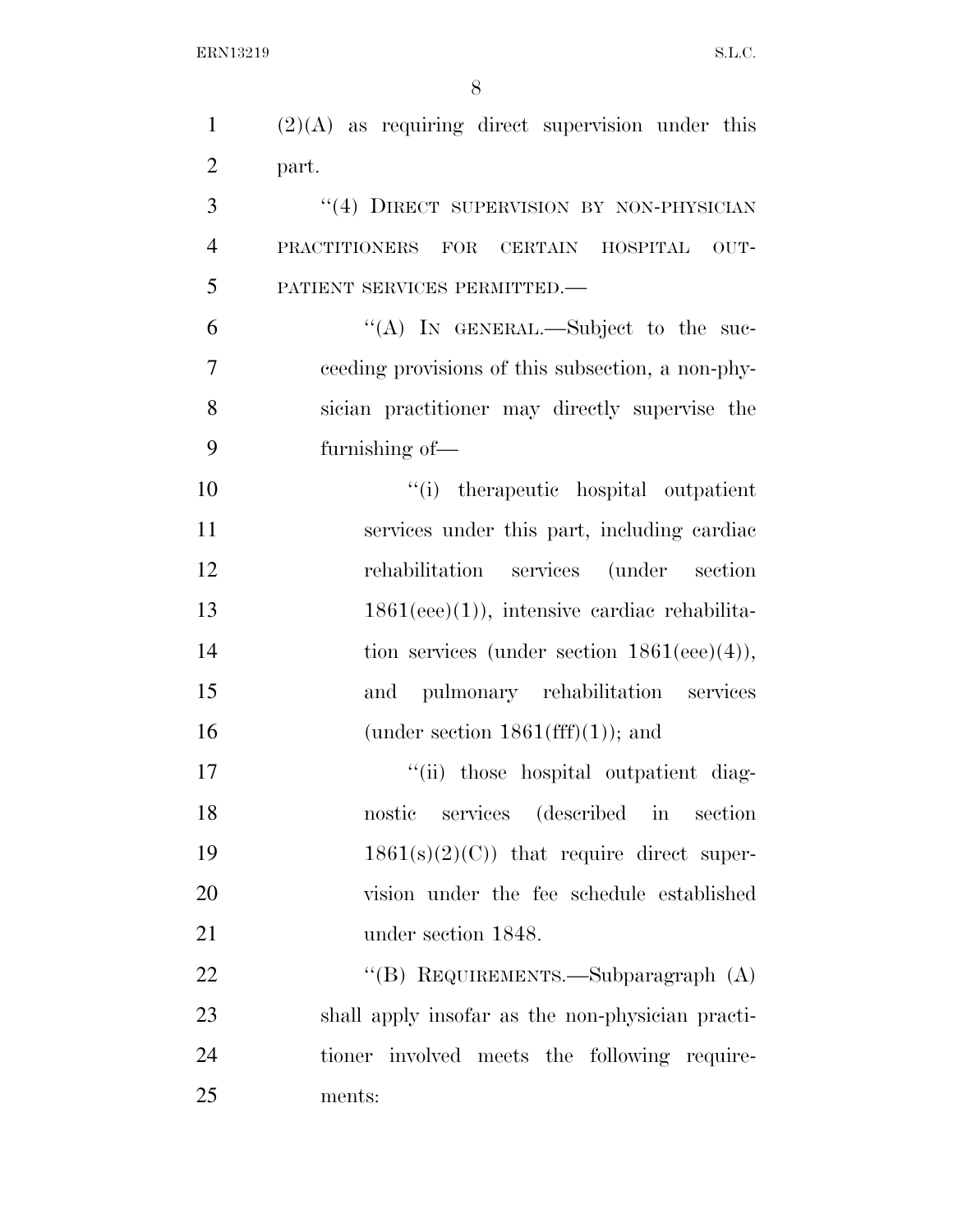| $\mathbf{1}$   | "(i) SCOPE OF PRACTICE.—The non-                   |
|----------------|----------------------------------------------------|
| $\overline{2}$ | physician practitioner is acting within the        |
| 3              | scope of practice under State law applica-         |
| $\overline{4}$ | ble to the practitioner.                           |
| 5              | "(ii) ADDITIONAL REQUIREMENTS.-                    |
| 6              | The non-physician practitioner meets such          |
| $\overline{7}$ | requirements as the Secretary may specify.         |
| 8              | "(5) DEFINITIONS.—In this subsection:              |
| 9              | $\lq\lq$ THERAPEUTIC HOSPITAL<br>OUT-              |
| 10             | PATIENT SERVICES.—The term 'therapeutic            |
| 11             | hospital outpatient services' means hospital       |
| 12             | services described in section $1861(s)(2)(B)$ fur- |
| 13             | nished by a hospital or critical access hospital   |
| 14             | and includes—                                      |
| 15             | "(i) cardiac rehabilitation services and           |
| 16             | intensive cardiac rehabilitation services (as      |
| 17             | defined in paragraphs $(1)$ and $(4)$ , respec-    |
| 18             | tively, of section $1861(eee)$ ; and               |
| 19             | "(ii) pulmonary rehabilitation services            |
| 20             | (as defined in section $1861(fff)(1)$ ).           |
| 21             | "(B) GENERAL SUPERVISION.—                         |
| 22             | "(i) OVERALL DIRECTION AND CON-                    |
| 23             | TROL OF PHYSICIAN.—Subject to clause               |
| 24             | (ii), with respect to the furnishing of            |
| 25             | therapeutic hospital outpatient services for       |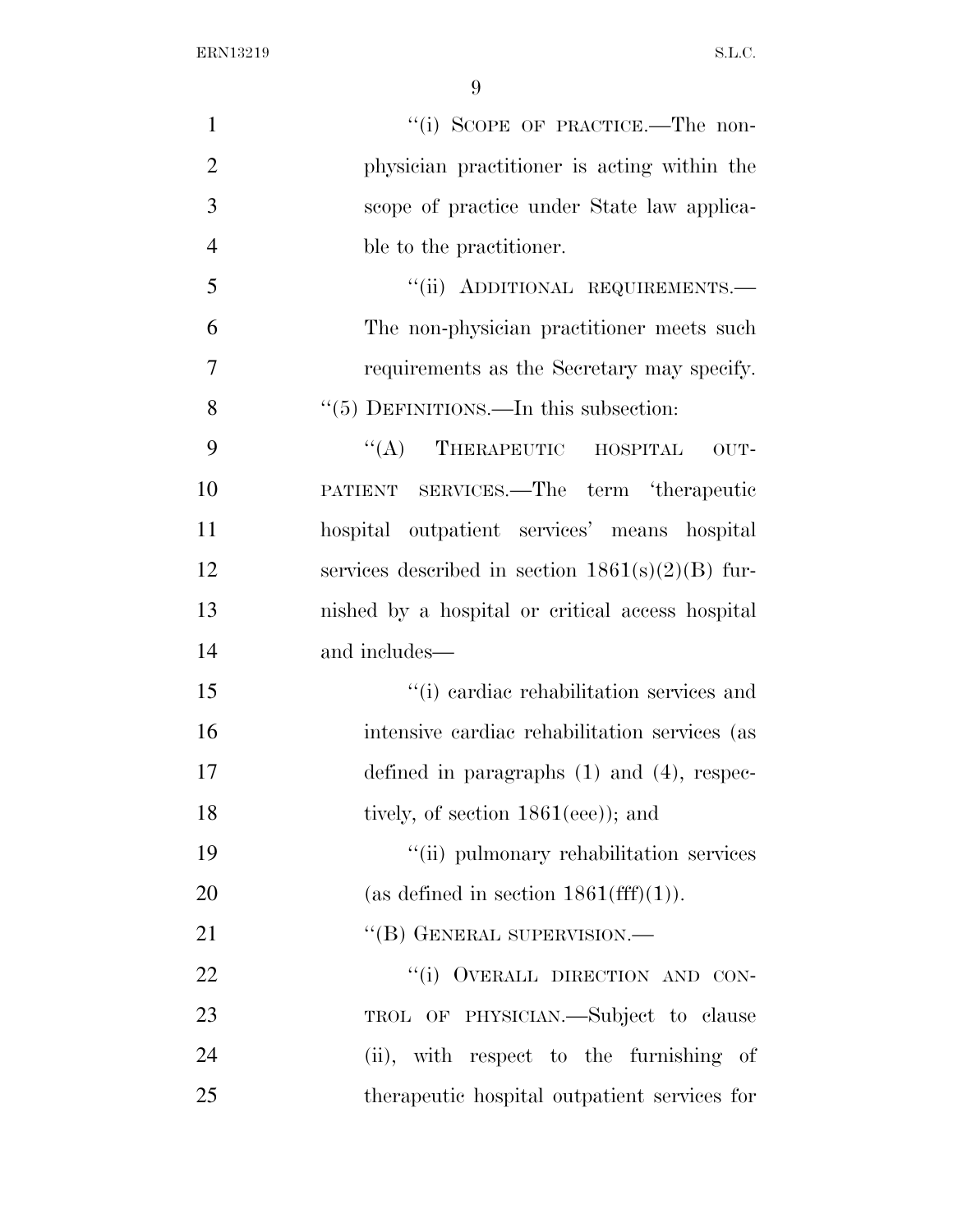| $\mathbf{1}$   | which payment may be made under this         |
|----------------|----------------------------------------------|
| $\overline{2}$ | part, the term 'general supervision' means   |
| 3              | such services that are furnished under the   |
| $\overline{4}$ | overall direction and control of a physician |
| 5              | or non-physician practitioner, as the case   |
| 6              | may be.                                      |
| $\tau$         | "(ii) PRESENCE NOT REQUIRED.—For             |
| 8              | purposes of clause (i), the presence of a    |
| 9              | physician or non-physician practitioner is   |
| 10             | not required during the performance of the   |
| 11             | procedure involved.                          |
| 12             | $\lq\lq(C)$ DIRECT SUPERVISION.—             |
| 13             | "(i) PROVISION OF ASSISTANCE AND             |
| 14             | DIRECTION.—Subject to clause (ii), with      |
| 15             | respect to the furnishing of the rapeutic    |
| 16             | hospital outpatient services for which pay-  |
| 17             | ment may be made under this part, the        |
| 18             | term 'direct supervision' means that a phy-  |
| 19             | sician or non-physician practitioner, as the |
| 20             | case may be, is immediately available (in-   |
| 21             | cluding by telephone or other means) to      |
| 22             | furnish assistance and direction through-    |
| 23             | out the furnishing of such services. Such    |
| 24             | term includes, with respect to the fur-      |
| 25             | nishing of a therapeutic hospital outpatient |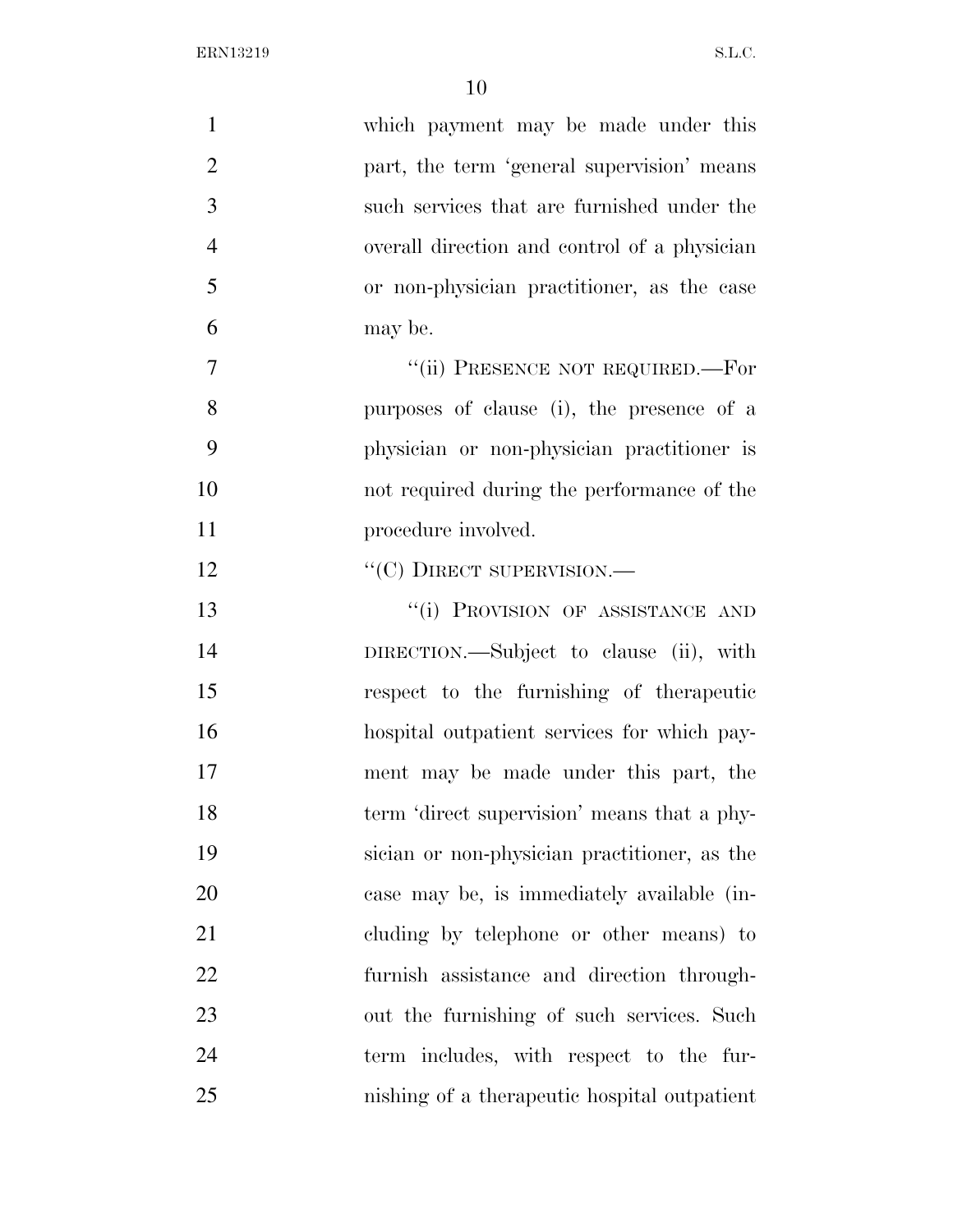| $\mathbf{1}$   | service for which payment may be made        |
|----------------|----------------------------------------------|
| $\overline{2}$ | under this part, direct supervision during   |
| 3              | the initiation of the service followed by    |
| $\overline{4}$ | general supervision for the remainder of     |
| 5              | the service (as described in paragraph       |
| 6              | (2)(A)(ii)).                                 |
| $\overline{7}$ | "(ii) PRESENCE IN ROOM NOT RE-               |
| 8              | QUIRED.—For purposes of clause (i), a        |
| 9              | physician or non-physician practitioner, as  |
| 10             | the case may be, is not required to be       |
| 11             | present in the room during the perform-      |
| 12             | ance of the procedure involved or within     |
| 13             | any other physical boundary as long as the   |
| 14             | physician or non-physician practitioner, as  |
| 15             | the case may be, is immediately available.   |
| 16             | "(D) NON-PHYSICIAN PRACTITIONER DE-          |
| 17             | FINED.—The term 'non-physician practitioner' |
| 18             | means an individual who-                     |
| 19             | "(i) is a physician assistant, a nurse       |
| 20             | practitioner, a clinical nurse specialist, a |
| 21             | clinical social worker, a clinical psycholo- |
| 22             | gist, a certified nurse midwife, or a cer-   |
| 23             | tified registered nurse anesthetist, and in- |
| 24             | cludes such other practitioners as the Sec-  |
| 25             | retary may specify; and                      |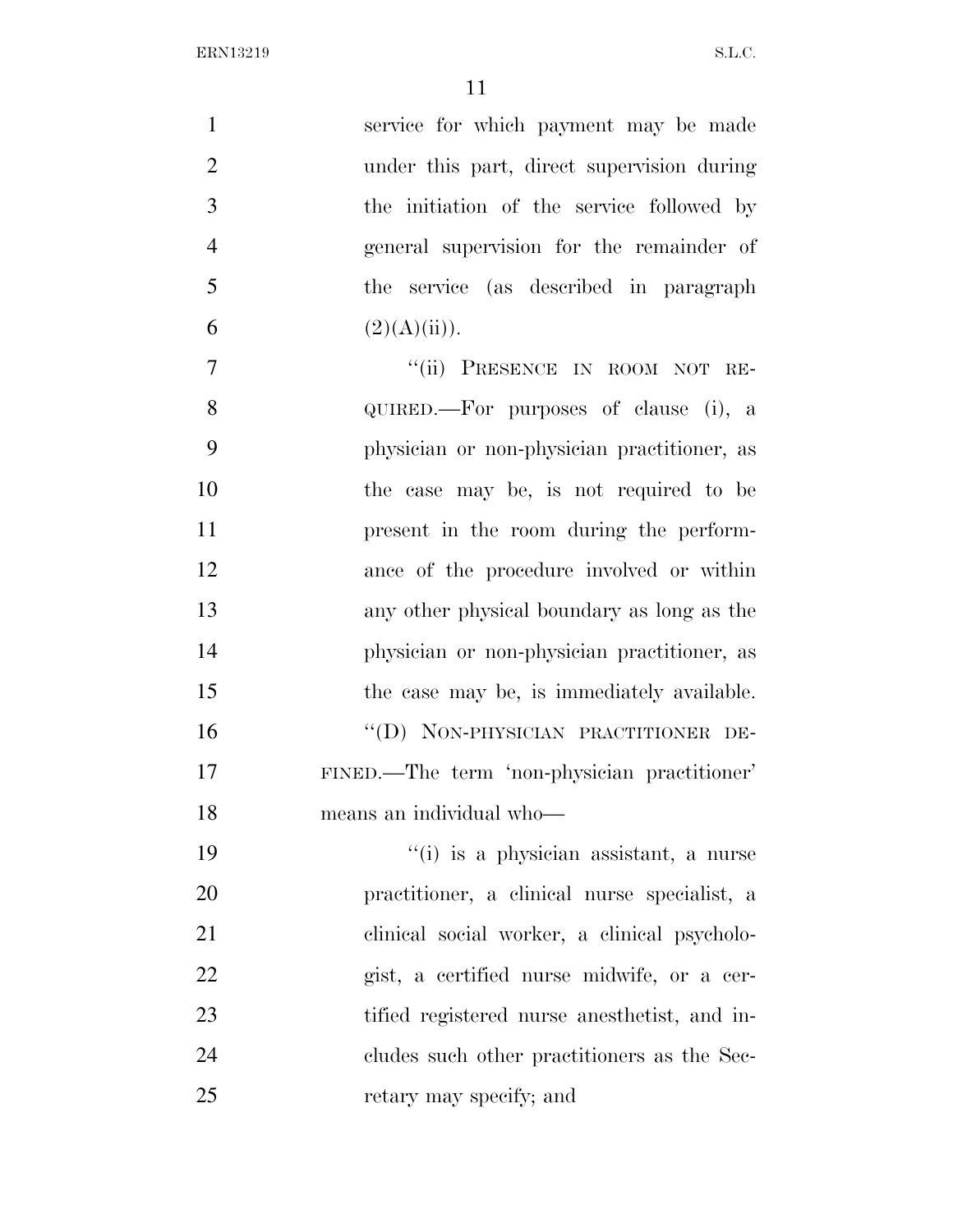| $\mathbf{1}$   | "(ii) with respect to the furnishing of               |
|----------------|-------------------------------------------------------|
| $\overline{2}$ | therapeutic outpatient hospital services,             |
| 3              | meets the requirements of paragraph                   |
| $\overline{4}$ | $(4)(B)$ .".                                          |
| 5              | (2)<br>CONFORMING AMENDMENT.-Section                  |
| 6              | $1861(eee)(2)(B)$ of the Social Security Act $(42)$   |
| $\overline{7}$ | U.S.C. $1395x(eee)(2)(B)$ is amended by inserting ",  |
| 8              | and a non-physician practitioner (as defined in sec-  |
| 9              | tion $1833(z)(5)(D)$ may supervise the furnishing of  |
| 10             | such items and services in the hospital" after "in    |
| 11             | the case of items and services furnished under such   |
| 12             | a program in a hospital, such availability shall be   |
| 13             | presumed".                                            |
| 14             | (b) PROHIBITION ON RETROACTIVE ENFORCEMENT            |
| 15             | OF REVISED INTERPRETATION.                            |
| 16             | (1)<br>REPEAL OF REGULATORY CLARIFICA-                |
| 17             | TION.—The restatement and clarification under the     |
| 18             | final rulemaking changes to the Medicare hospital     |
| 19             | outpatient prospective payment system and calendar    |
| 20             | year 2009 payment rates (published in the Federal     |
| 21             | Register on November 18, 2008, 73 Fed. Reg.           |
| 22             | 68702 through 68704) with respect to requirements     |
| 23             | for direct supervision by physicians for the rapeutic |
| 24             | hospital outpatient services (as defined in paragraph |

(3)) for purposes of payment for such services under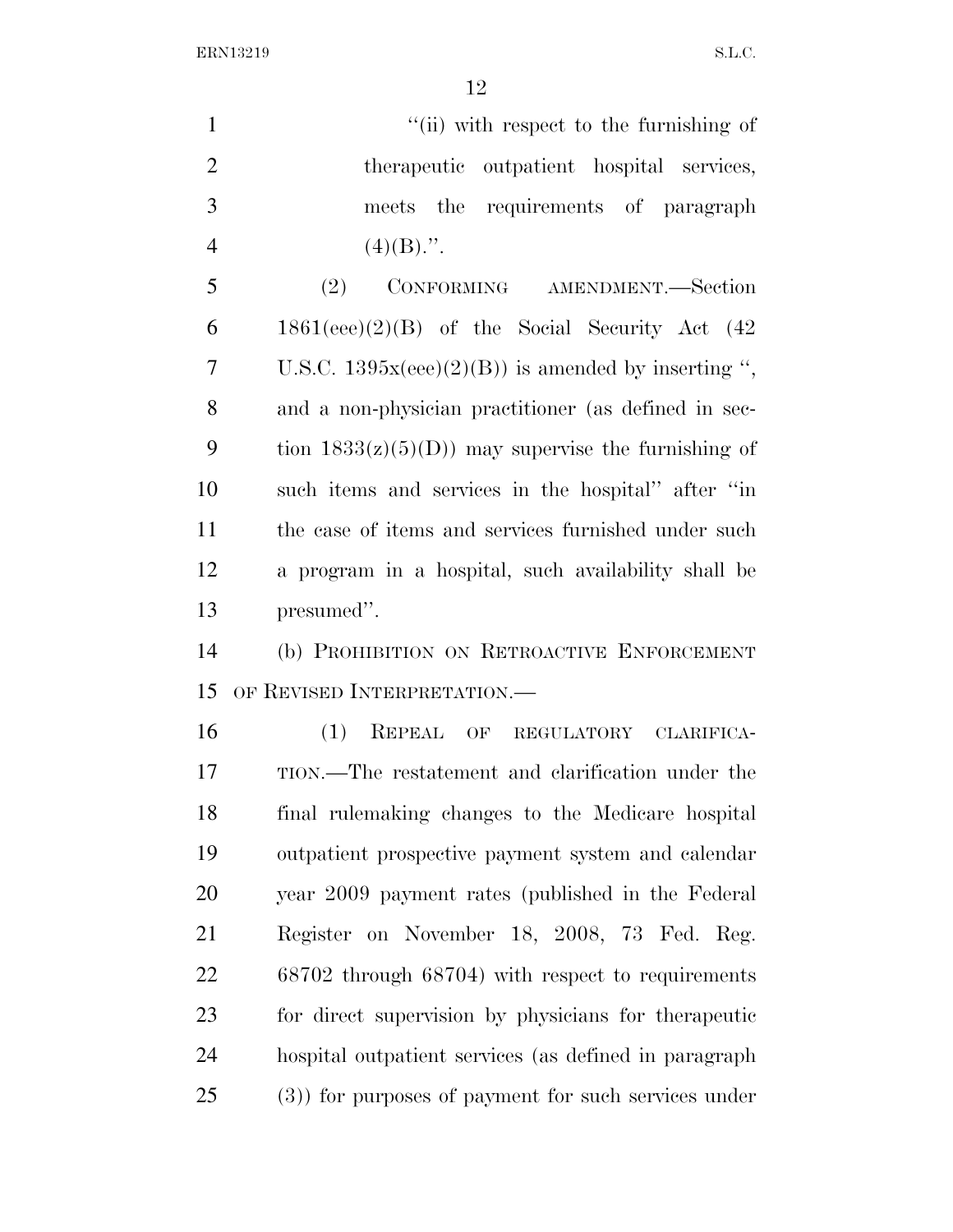the Medicare program shall have no force or effect in law.

 (2) HOLD HARMLESS.—A hospital or critical access hospital that furnishes therapeutic hospital outpatient services during the period beginning on January 1, 2001, and ending on the later of Decem- ber 31, 2014, or the date on which the final regula- tion promulgated by the Secretary of Health and Human Services to carry out this Act takes effect, for which a claim for payment is made under part B of title XVIII of the Social Security Act shall not be subject to any civil or criminal action or penalty under Federal law for failure to meet supervision re- quirements under the regulation described in para-graph (1), under program manuals, or otherwise.

 (3) THERAPEUTIC HOSPITAL OUTPATIENT SERVICES DEFINED.—In this subsection, the term ''therapeutic hospital outpatient services'' means medical and other health services furnished by a hospital or critical access hospital that are—

 (A) hospital services described in sub-22 section  $(s)(2)(B)$  of section 1861 of the Social Security Act (42 U.S.C. 1395x);

 (B) cardiac rehabilitation services or inten-sive cardiac rehabilitation services (as defined